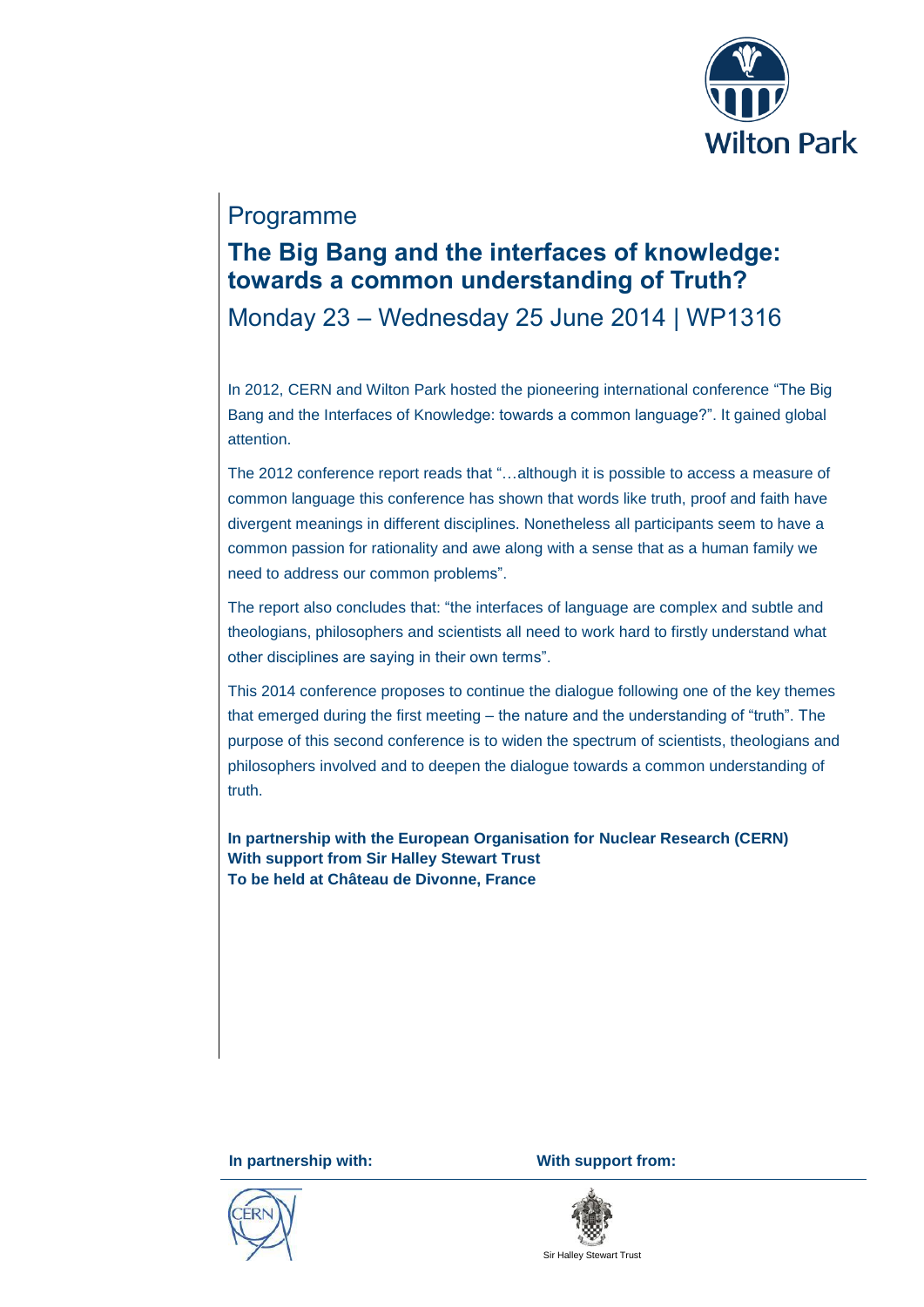## **Monday 23 June**

| 1200-1330              | Participants arrive                                                                                                                                                                                                                                                             |
|------------------------|---------------------------------------------------------------------------------------------------------------------------------------------------------------------------------------------------------------------------------------------------------------------------------|
| 1400-1430              | <b>Welcome and introduction</b>                                                                                                                                                                                                                                                 |
|                        | <b>Richard Burge</b><br>Chief Executive, Wilton Park, Steyning                                                                                                                                                                                                                  |
|                        | <b>Setting the scene</b>                                                                                                                                                                                                                                                        |
|                        | <b>Emmanuel Tsesmelis</b><br>Senior Physicist, European Organisation for Nuclear Research (CERN), Geneva                                                                                                                                                                        |
| 1430-1600              | 1. Can philosophy, science and religion speak a common language?                                                                                                                                                                                                                |
|                        | What were the main conclusions of the 2012 conference? Where were the main stumbling<br>blocks in the conversation? In what ways has the dialogue continued and developed?<br>Have any new insights or challenges emerged?                                                      |
|                        | <b>Mikael Stenmark</b><br>Professor of Philosophy of Religion, Uppsala University                                                                                                                                                                                               |
|                        | <b>Dominique Lambert</b><br>Professor, University of Namur                                                                                                                                                                                                                      |
| 1600-1630              | Tea/coffee                                                                                                                                                                                                                                                                      |
| 1630-1800              | 2. Do philosophical or secular ethical approaches strengthen the<br>common ground on which to encourage harmonious dialogue?                                                                                                                                                    |
|                        | In what ways might philosophy or secular ethics strengthen the common ground for<br>dialogue? Are they able to assist when nature of the 'truth' is so contested? Or are<br>philosophy and secular ethics as much a part of the problem as religious/theological<br>approaches? |
|                        | <b>Cornel du Toit</b><br>Head, Research Institute for Theology and Religion, University of South Africa, Pretoria                                                                                                                                                               |
|                        | <b>Bikash Sinha</b><br>Scientific Researcher, Variable Energy Cyclotron Centre, Salt Lake                                                                                                                                                                                       |
|                        | <b>Harry Collins</b><br>Distinguished Research Professor, Cardiff University                                                                                                                                                                                                    |
| 1830-1900              | Drinks reception and dinner                                                                                                                                                                                                                                                     |
| <b>Tuesday 24 June</b> |                                                                                                                                                                                                                                                                                 |
| 0800-0845              | <b>Breakfast</b>                                                                                                                                                                                                                                                                |
| 0900-1045              | 3. The nature of the 'scientific' method: is science a homogenous<br>concept?                                                                                                                                                                                                   |

What are the parameters of the 'scientific' method? How do they relate to the search for truth? In what ways might science benefit from strengthened dialogue with religion and philosophy?

**Andrew Briggs** Professor of Nanomaterials, University of Oxford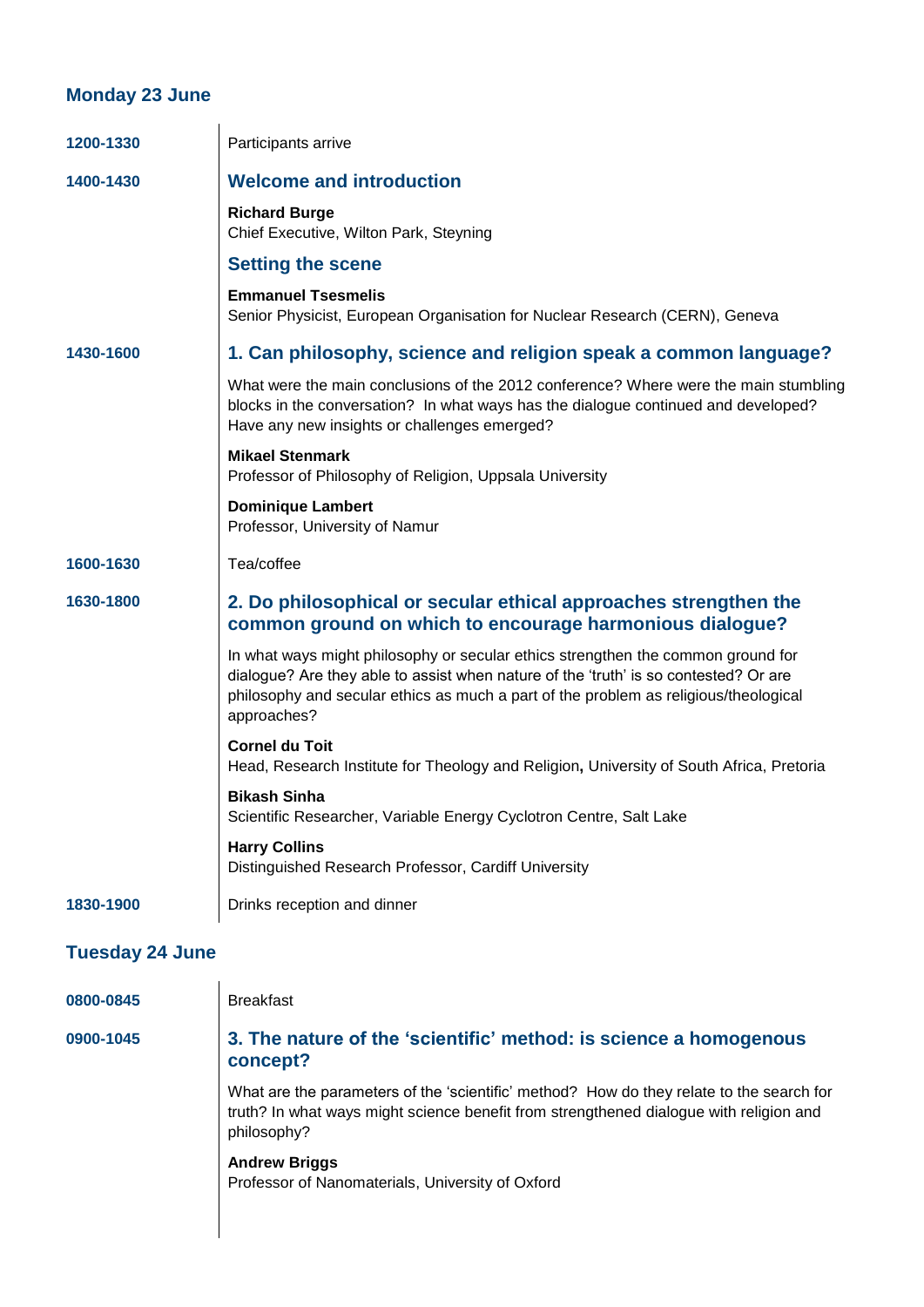|           | <b>Heather Brunskell-Evans</b><br>Member, Central Committee of Quaker Peace and Social Witness; Senior Research<br>Fellow, Centre for Medical Humanities, University of Leicester<br><b>Nathan Aviezer</b>                                                                                                                                                                          |
|-----------|-------------------------------------------------------------------------------------------------------------------------------------------------------------------------------------------------------------------------------------------------------------------------------------------------------------------------------------------------------------------------------------|
|           | Professor of Physics, Bar-ilan University, Ramat-gan                                                                                                                                                                                                                                                                                                                                |
| 1045-1115 | Tea/coffee                                                                                                                                                                                                                                                                                                                                                                          |
| 1115-1300 | 4. How do the major religions or traditions of belief have a dialogue<br>with science?                                                                                                                                                                                                                                                                                              |
|           | Is dialogue with science equally important to all the major world religions and traditions of<br>belief? Why do some religions/traditions invest in the dialogue more than others? Why do<br>others reject it? How might different religions or traditions of belief benefit from dialogue<br>with science? What presuppositions does this question make about the nature of truth? |
|           | <b>Muhammad Zaid</b><br>Research Consultant, Society for Research and Sustainable Development (SRSD);<br>Religious Scholar (Imam, Religious Studies and Science Lecturer), Ever Green Public High<br>School, Batkhela                                                                                                                                                               |
|           | <b>Marcelo Gleiser</b><br>Appleton Professor of Natural Philosophy, Dartmouth College, Hanover                                                                                                                                                                                                                                                                                      |
| 1300-1430 | Conference photograph followed by lunch                                                                                                                                                                                                                                                                                                                                             |
| 1430-1600 | 5. The heart of the question - in what areas might religion and science<br>further dialogue?                                                                                                                                                                                                                                                                                        |
|           | Four 'discussion' papers should be prepared and each will be supported by an introductory<br>presentation (10 minutes maximum). Each presentation should be followed by questions of<br>clarification.                                                                                                                                                                              |
|           | i. Truth, discovery and revelation: what is the relationship between faith/experience/<br>experiment/observation/reason?<br><b>Carl Feit</b>                                                                                                                                                                                                                                        |
|           | Professor of Biology, Yeshiva University, New York                                                                                                                                                                                                                                                                                                                                  |
|           | ii. How are authoritative decisions made about Truth? Or is everything arbitrary?<br><b>Eduardo Cruz</b>                                                                                                                                                                                                                                                                            |
|           | Researcher and Professor of Religion and Theology, Pontifical Catholic University of São<br>Paulo                                                                                                                                                                                                                                                                                   |
|           | iii. What are the boundaries to knowledge and or faith? What might determine their limits?<br>Are they self-limiting by definition?<br><b>Kusum Jain</b>                                                                                                                                                                                                                            |
|           | Professor of Philosophy, University of Rajasthan, Jaipur                                                                                                                                                                                                                                                                                                                            |
|           | iv. Why CERN is reflecting on this issue? What are the challenges or risks for a scientific<br>establishment that does not reflect on the philosophical or theological implications of its<br>work?<br><b>Emmanuel Tsesmelis</b>                                                                                                                                                    |
|           | Senior Physicist, European Organisation for Nuclear Research (CERN), Geneva                                                                                                                                                                                                                                                                                                         |
| 1600-1615 | Tea/coffee                                                                                                                                                                                                                                                                                                                                                                          |
|           |                                                                                                                                                                                                                                                                                                                                                                                     |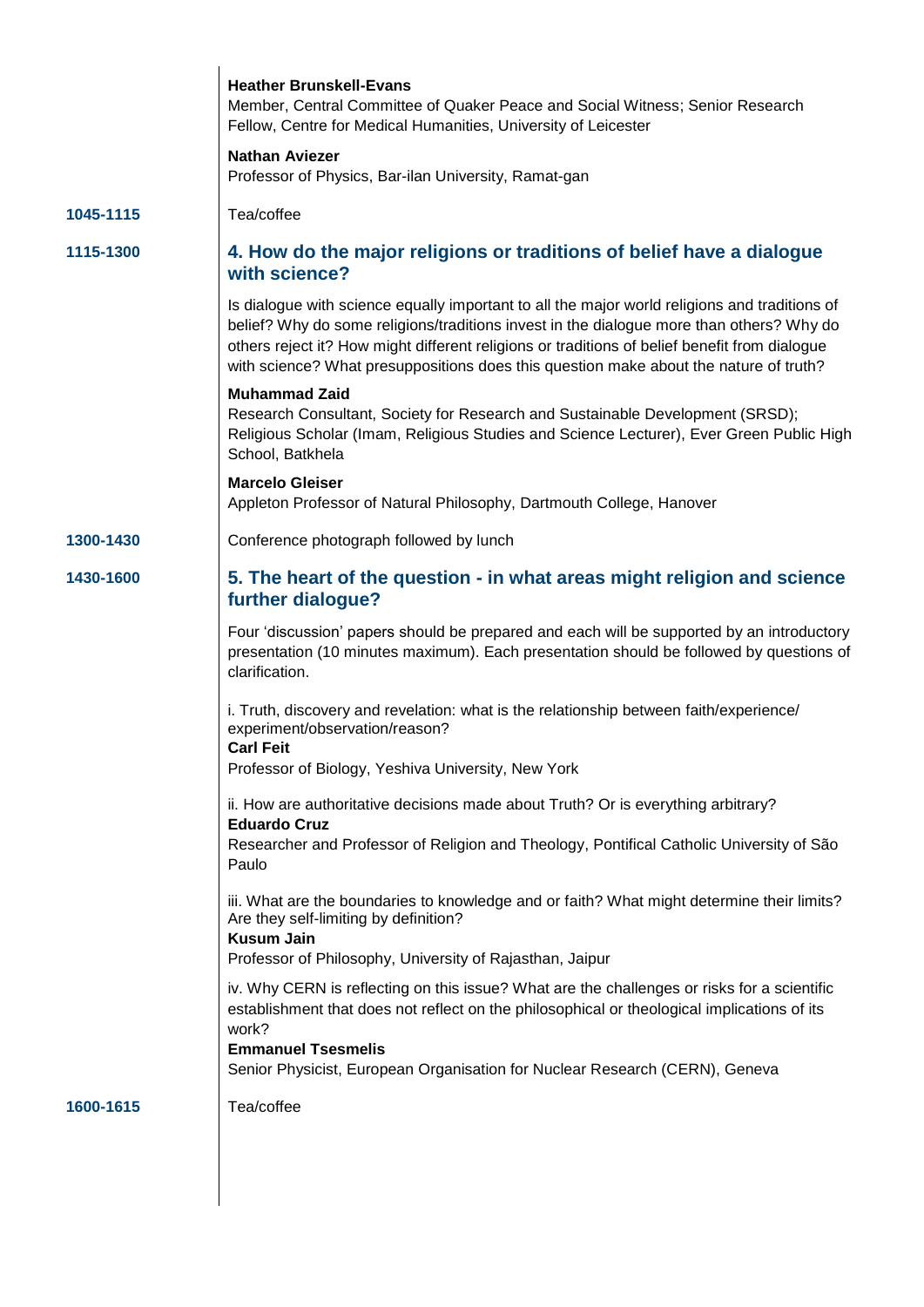| 1615-1745                | 6. Working groups: the heart of the question - in what areas might<br>religion and science further dialogue?                                                                                    |  |
|--------------------------|-------------------------------------------------------------------------------------------------------------------------------------------------------------------------------------------------|--|
|                          | Group i                                                                                                                                                                                         |  |
|                          | Truth, discovery and revelation: What is the relationship between Faith/Experience/<br>Experiment/Observation/Reason?                                                                           |  |
|                          | Group ii                                                                                                                                                                                        |  |
|                          | How are authoritative decisions made about Truth? Or is everything arbitrary?                                                                                                                   |  |
|                          | Group iii                                                                                                                                                                                       |  |
|                          | What are the boundaries to Knowledge and or Faith? What might determine their limits?<br>Are they self-limiting by definition?                                                                  |  |
|                          | Group iv                                                                                                                                                                                        |  |
|                          | Why CERN is reflecting on this issue? What are the challenges or risks for a scientific<br>establishment that does not reflect on the philosophical or theological implications of its<br>work? |  |
| 1745                     | Travel to CERN for dinner                                                                                                                                                                       |  |
| 1830-1900                | Reception                                                                                                                                                                                       |  |
| 1900                     | <b>Dinner</b><br>After dinner speaker:<br><b>Tom McLeish</b><br>Professor of Physics and Pro-Vice Chancellor, Durham University                                                                 |  |
| <b>Wednesday 25 June</b> |                                                                                                                                                                                                 |  |
| 0800-0845                | Breakfast and checkout                                                                                                                                                                          |  |

| 0900-1030 | 7. Feedback from working groups: the heart of the question - in what<br>areas might religion and science further dialogue?                                                                                                          |
|-----------|-------------------------------------------------------------------------------------------------------------------------------------------------------------------------------------------------------------------------------------|
|           | Feedback from working groups                                                                                                                                                                                                        |
|           | <b>Chair: Richard Burge</b><br>Chief Executive, Wilton Park, Steyning                                                                                                                                                               |
| 1030-1100 | 8. Concluding session – working towards a common understanding of<br>truth? Taking the dialogue forward                                                                                                                             |
|           | How have the conversations progressed? Where have we made new connections? Or<br>gained new insights? Have we managed to nuance different positions? Which themes are<br>most fruitful for us to develop? What are our conclusions? |
|           | Round up of the previous sessions and questions to think about for plenary session after<br>the break.                                                                                                                              |
|           | <b>Stuart Clark</b><br>Science Journalist, Letchworth                                                                                                                                                                               |
|           | <b>Gerald Schroeder</b><br>Professor, College of Jewish Studies, Jerusalem                                                                                                                                                          |
| 1100-1115 | Tea/coffee                                                                                                                                                                                                                          |
|           |                                                                                                                                                                                                                                     |